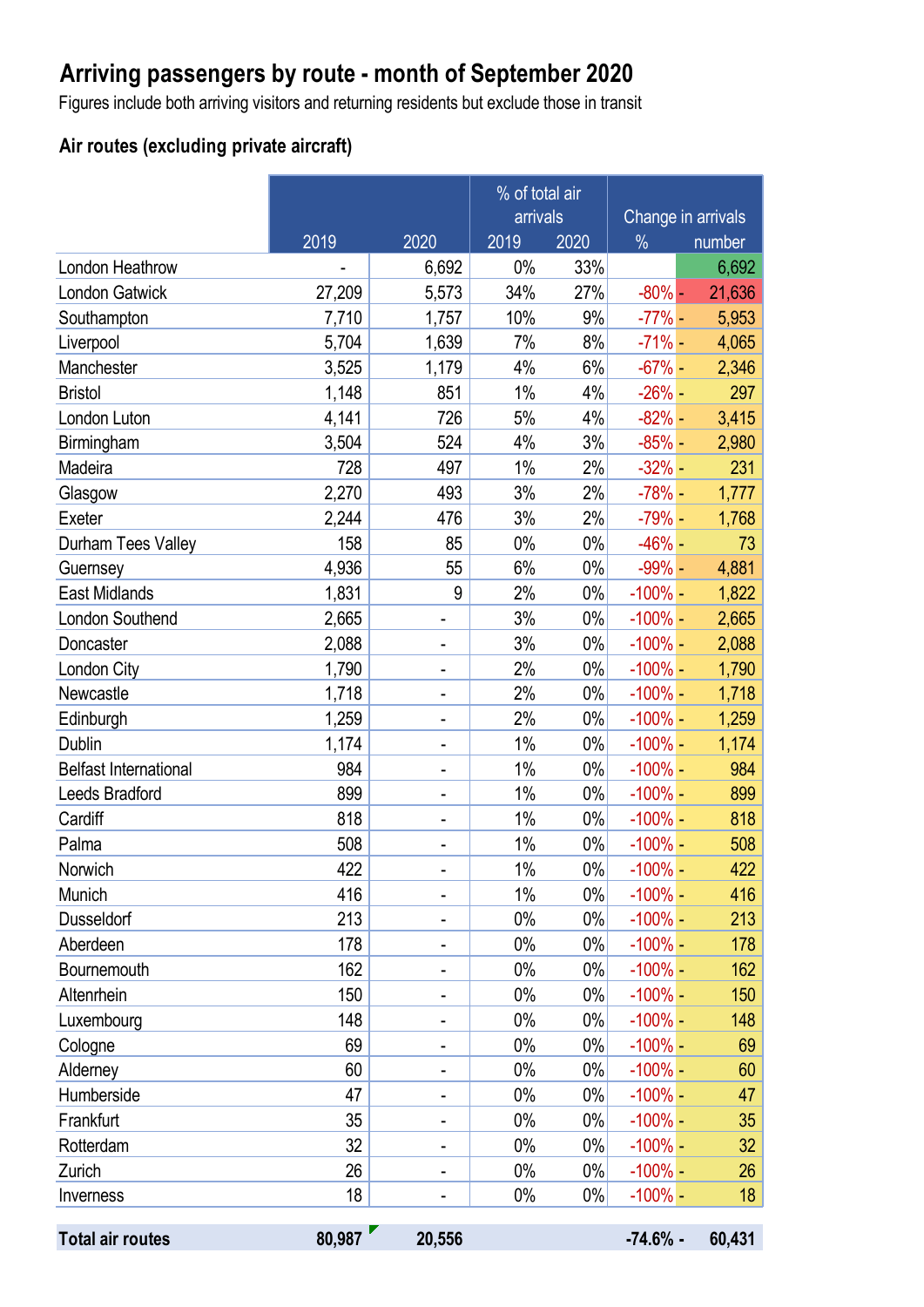# **Arriving passengers by route - month of September 2020**

Figures include both arriving visitors and returning residents but exclude those in transit

## **Sea routes**

|                           |        |       | % of total sea<br>arrivals |       | Change in arrivals |        |
|---------------------------|--------|-------|----------------------------|-------|--------------------|--------|
|                           | 2019   | 2020  | 2019                       | 2020  | $\%$               | number |
| Poole                     | 5,727  | 3,412 | 16%                        | 65%   | $-40% -$           | 2,315  |
| St Malo                   | 20,045 | 1,175 | 56%                        | 22%   | $-94%$ -           | 18,870 |
| Portsmouth                | 285    | 553   | 1%                         | 11%   | 94%                | 268    |
| Guernsey                  | 3,589  | 79    | 10%                        | 2%    | $-98%$ -           | 3,510  |
| <b>Visiting Yachtsmen</b> | 1,301  | 36    | 4%                         | 1%    | $-97%$ -           | 1,265  |
| Granville                 | 1,810  | ۰     | 5%                         | $0\%$ | $-100\%$ -         | 1,810  |
| Sark                      | 1,125  | ۰     | 3%                         | $0\%$ | $-100\%$ -         | 1,125  |
| Carteret                  | 1,079  |       | 3%                         | $0\%$ | $-100\%$ -         | 1,079  |
| Cruise                    | 630    | ۰     | 2%                         | $0\%$ | $-100\%$ -         | 630    |
| <b>Dielette</b>           | 276    | ۰     | 1%                         | $0\%$ | $-100\%$ -         | 276    |
|                           |        |       |                            |       |                    |        |
| <b>Total sea routes</b>   | 35,867 | 5,255 |                            |       | $-85.3%$ -         | 30,612 |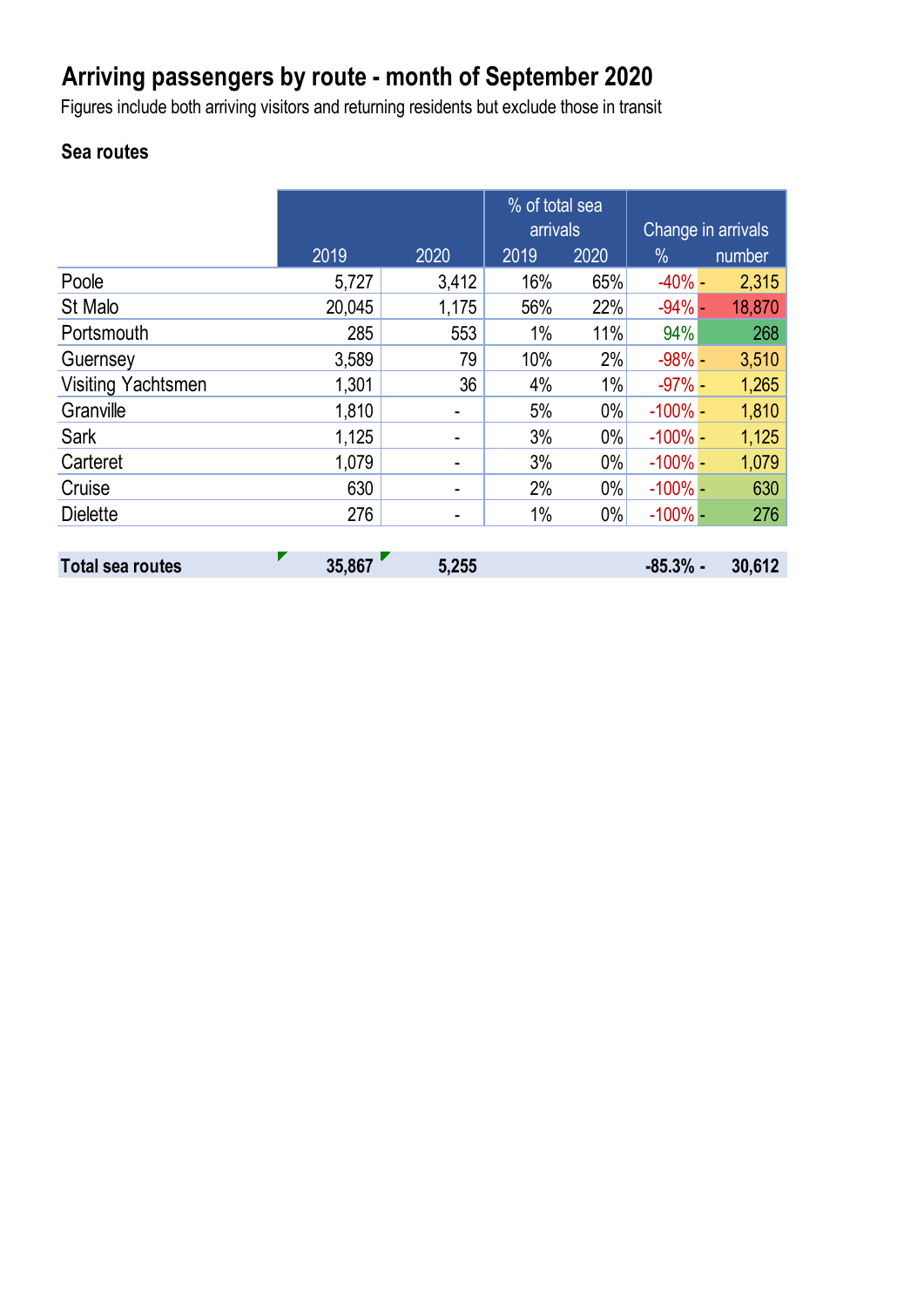#### **Arriving passengers by route - Year-to-date 2020**

Figures include both arriving visitors and returning residents but exclude those in transit

#### **Air routes (excluding private aircraft)**

|                                         |                                 |                                                      | % of total air |                          | Change in arrivals      |                     |
|-----------------------------------------|---------------------------------|------------------------------------------------------|----------------|--------------------------|-------------------------|---------------------|
|                                         | 2019<br>2020                    |                                                      |                | arrivals<br>2019<br>2020 |                         | number              |
| <b>London Gatwick</b>                   | 256,324                         | 85,545                                               | 38%            | 45%                      | %<br>$-67%$ -           | 170,779             |
| London Heathrow                         | 122                             | 19,852                                               | 0%             | 10%                      | 16172%                  | 19,730              |
| Southampton                             | 61,977                          | 18,074                                               | 9%             | 9%                       | $-71% -$                | 43,903              |
| Liverpool<br>Manchester                 | 55,327<br>21,983                | 17,476<br>8.839                                      | 8%<br>3%       | 9%<br>5%                 | $-68% -$<br>$-60\%$ -   | 37,851<br>13,144    |
| Guernsey                                | 38,029                          | 8,910                                                | 6%             | 5%                       | $-77% -$                | 29,119              |
| Birmingham                              | 26,476                          | 4,646                                                | 4%             | 2%                       | $-82% -$                | 21,830              |
| Glasgow                                 | 20,460                          | 4,882                                                | 3%             | 3%                       | $-76%$ -                | 15,578              |
| <b>Bristol</b>                          | 10,443                          | 3,621                                                | 2%             | 2%                       | $-65% -$                | 6,822               |
| Exeter<br>London Luton                  | 17,816<br>24,409                | 3,485<br>3,127                                       | 3%<br>4%       | 2%<br>2%                 | $-80% -$<br>$-87% -$    | 14,331<br>21,282    |
| Madeira                                 | 4,597                           | 2,853                                                | 1%             | 1%                       | $-38% -$                | 1,744               |
| Edinburgh                               | 8,370                           | 2,450                                                | 1%             | 1%                       | $-71% -$                | 5,920               |
| London City                             | 13,432                          | 2,035                                                | 2%             | 1%                       | $-85% -$                | 11,397              |
| Newcastle                               | 11,886                          | 1,561                                                | 2%             | 1%                       | $-87% -$                | 10,325              |
| <b>East Midlands</b>                    | 13,612                          | 1,069                                                | 2%             | 1%                       | $-92% -$                | 12,543              |
| <b>Belfast International</b><br>Cardiff | 9,318<br>6,503                  | 1,044<br>815                                         | 1%<br>1%       | 1%<br>0%                 | $-89% -$<br>$-87% -$    | 8,274<br>5,688      |
| Tenerife                                | 1,116                           | 631                                                  | 0%             | 0%                       | $-43% -$                | 485                 |
| Geneva                                  | 882                             | 459                                                  | 0%             | 0%                       | $-48% -$                | 423                 |
| Palma                                   | 1,913                           | 342                                                  | 0%             | 0%                       | $-82% -$                | 1,571               |
| Paris                                   |                                 | 148                                                  | 0%             | 0%                       |                         | 148                 |
| Durham Tees Valley                      | 1,350                           | 85                                                   | 0%             | 0%                       | $-94% -$                | 1,265               |
| Grenoble<br>Rennes                      | 206<br>$\overline{\phantom{a}}$ | 65<br>66                                             | 0%<br>0%       | 0%<br>0%                 | $-68% -$                | 141<br>66           |
| Warsaw                                  | $\overline{a}$                  | 11                                                   | 0%             | 0%                       |                         | 11                  |
| London Southend                         | 17,383                          | $\bar{a}$                                            | 3%             | 0%                       | $-100\%$ -              | 17,383              |
| Doncaster                               | 13,453                          | ÷.                                                   | 2%             | 0%                       | $-100%$ -               | 13,453              |
| Dublin                                  | 7,203                           | $\overline{\phantom{m}}$                             | 1%             | 0%                       | $-100\%$ -              | 7,203               |
| Leeds Bradford                          | 5,804                           | $\overline{\phantom{a}}$                             | 1%             | 0%                       | $-100\%$ -              | 5,804               |
| Munich<br><b>Dusseldorf</b>             | 3,171<br>3,058                  | ٠<br>$\overline{\phantom{a}}$                        | 0%<br>0%       | 0%<br>0%                 | $-100%$ -<br>$-100\%$ – | 3,171<br>3,058      |
| Norwich                                 | 2,736                           | $\overline{a}$                                       | 0%             | 0%                       | $-100\%$ –              | 2,736               |
| Aberdeen                                | 1,420                           |                                                      | 0%             | 0%                       | $-100\%$ –              | 1,420               |
| Newquay                                 | 955                             | $\overline{\phantom{a}}$                             | 0%             | 0%                       | $-100\% -$              | 955                 |
| Zurich                                  | 946                             | $\overline{\phantom{a}}$                             | 0%             | 0%                       | $-100\%$ –              | 946                 |
| Inverness                               | 924                             | $\overline{\phantom{a}}$<br>÷.                       | 0%             | 0%                       | $-100% -$               | 924                 |
| Bournemouth<br>Humberside               | 835<br>808                      |                                                      | 0%<br>0%       | 0%<br>0%                 | $-100%$ -<br>$-100% -$  | 835<br>808          |
| Rotterdam                               | 391                             | $\overline{\phantom{a}}$                             | 0%             | 0%                       | $-100\%$ –              | 391                 |
| Vienna                                  | 371                             | $\qquad \qquad \blacksquare$                         | 0%             | 0%                       | $-100% -$               | 371                 |
| Gibraltar                               | 217                             | $\overline{\phantom{a}}$                             | 0%             | 0%                       | $-100\%$ –              | 217                 |
| Luxembourg                              | 209                             | ÷.                                                   | 0%             | 0%                       | $-100\%$ -              | 209                 |
| Akureyri Airport<br>Malaga              | 196<br>178                      | $\overline{\phantom{a}}$                             | $0\%$<br>0%    | $0\%$<br>0%              | $-100%$ -<br>$-100\%$ – | 196<br>178          |
| Alderney                                | 158                             | ä,                                                   | 0%             | 0%                       | $-100% -$               | 158                 |
| Altenrhein                              | 150                             | $\overline{\phantom{a}}$                             | 0%             | 0%                       | $-100%$ -               | 150                 |
| Rostock-Laage Airport                   | 122                             | $\overline{\phantom{a}}$                             | 0%             | 0%                       | $-100% -$               | 122                 |
| Friedrichshafen                         | 104                             | $\overline{\phantom{a}}$                             | 0%             | 0%                       | $-100%$ -               | 104                 |
| Frankfurt                               | 90                              | $\overline{\phantom{a}}$                             | 0%             | 0%                       | $-100% -$               | 90                  |
| Cologne<br>Dresden                      | 69<br>68                        | $\sim$<br>$\bar{a}$                                  | 0%<br>0%       | 0%<br>0%                 | $-100%$ -<br>$-100\%$ - | 69<br>68            |
| Leipzig                                 | 66                              | $\overline{\phantom{a}}$                             | 0%             | 0%                       | $-100% -$               | 66                  |
| <b>Berlin Tegel</b>                     | 50                              | $\overline{\phantom{a}}$                             | 0%             | 0%                       | $-100%$ -               | 50                  |
| Kassel                                  | 50                              | $\overline{\phantom{a}}$                             | 0%             | 0%                       | $-100\%$ -              | 50                  |
| <b>Bremen</b>                           | 46                              | $\overline{\phantom{a}}$                             | 0%             | 0%                       | $-100% -$               | 46                  |
| Paderborn                               | 46<br>40                        | $\overline{\phantom{a}}$<br>$\overline{\phantom{m}}$ | 0%<br>0%       | 0%<br>0%                 | $-100%$ -<br>$-100% -$  | 46                  |
| Stuttgart<br>Saarbrücken                | 37                              | ٠                                                    | 0%             | 0%                       | $-100\%$ -              | 40<br>37            |
| Dortmund                                | 36                              | $\overline{\phantom{a}}$                             | 0%             | 0%                       | $-100% -$               | 36                  |
| Munster                                 | 30                              | $\overline{\phantom{a}}$                             | 0%             | 0%                       | $-100% -$               | 30                  |
| Seville Airport                         | 30                              | ÷                                                    | 0%             | 0%                       | $-100\%$ –              | 30                  |
| Erfurt                                  | 29                              | $\overline{\phantom{a}}$                             | 0%             | 0%                       | $-100% -$               | 29                  |
| Braunschweig<br>Maastricht              | 19<br>19                        | $\overline{\phantom{a}}$<br>$\overline{\phantom{a}}$ | 0%<br>0%       | 0%<br>0%                 | $-100%$ -<br>$-100\%$ – | 19<br>19            |
|                                         |                                 |                                                      |                |                          |                         |                     |
|                                         |                                 |                                                      |                |                          |                         |                     |
| <b>Total air routes</b>                 | 668,068                         | 192,091                                              |                |                          |                         | $-71.2\% - 475.977$ |